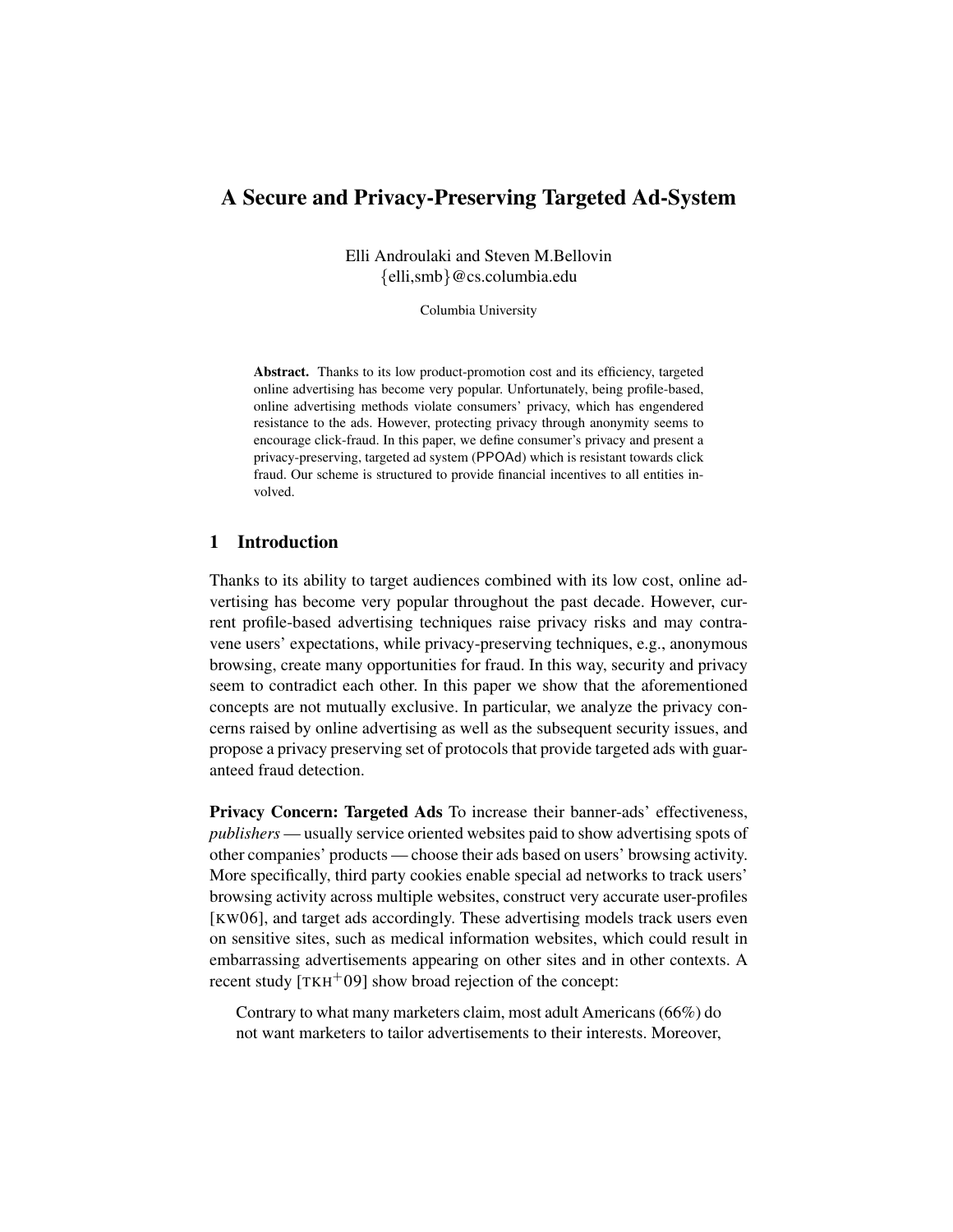when Americans are informed of three common ways that marketers gather data about people in order to tailor ads, even higher percentages –between 73% and 86%—say they would not want such advertising.

The study found that over half of Americans felt that the punishment for illegal use of personal information should be jail time for the executives or that the company "be put out of business". The privacy issues become more serious when a conversion takes place, i.e., an online credit-card-based purchase or any activity which requires a login, thus linking a profile to a particular identity.

Security Concerns: Fraudulent Clicks In the mechanism described before, publishers and ad-networks get paid by the advertisers in proportion to the number of clicks an advertisment receives from users. To dishonestly increase their revenue, publishers often fake clicks on ads. The existing privacy-preserving techniques, such as anonymizing networks, make detection of fraudulent clicks more difficult as all user identification elements are concealed.

Our Contribution In this paper we present an online target advertising technique combining both privacy and security, PPOAd. More specifically,

- 1. we provide a concrete defintion of consumers' privacy
- 2. we present a privacy-preserving mechanism for the current ad-system infrastructure guaranteeing similar or better revenues for all the entities involved
- 3. we present a privacy-preserving mechanism for click-fraud detection and show how this mechanism is applied in our system, and
- 4. we based our protocols on ecash and unlinkable credential systems

Organization In the following section we present current ad-systems' architecture. In sections 3 and 4 we demonstrate our system's requirements, threat model and protocols, while in sections 5 and 6, we elaborate on our system's security, privacy and innovation w.r.t. the exising work.

# 2 Targeted-Ads System Architecture

Except for users — the online consumers — in a typical advertising mechanism, the principle parties are advertisers, ad networks and the publishers. Advertisers are the companies selling and promoting a particular product or group of products. Publishers are usually service-oriented websites paid to *publish* advertisements of advertisers' products. Ad networks are paid by advertisers to choose the list of advertisements which will appear on publishers and filter the clicks the ads receive. Typical examples of ad-networks are Doubleclick (owned by Google), Atlas Solutions (owned by Microsoft), Brightcove, and more. It is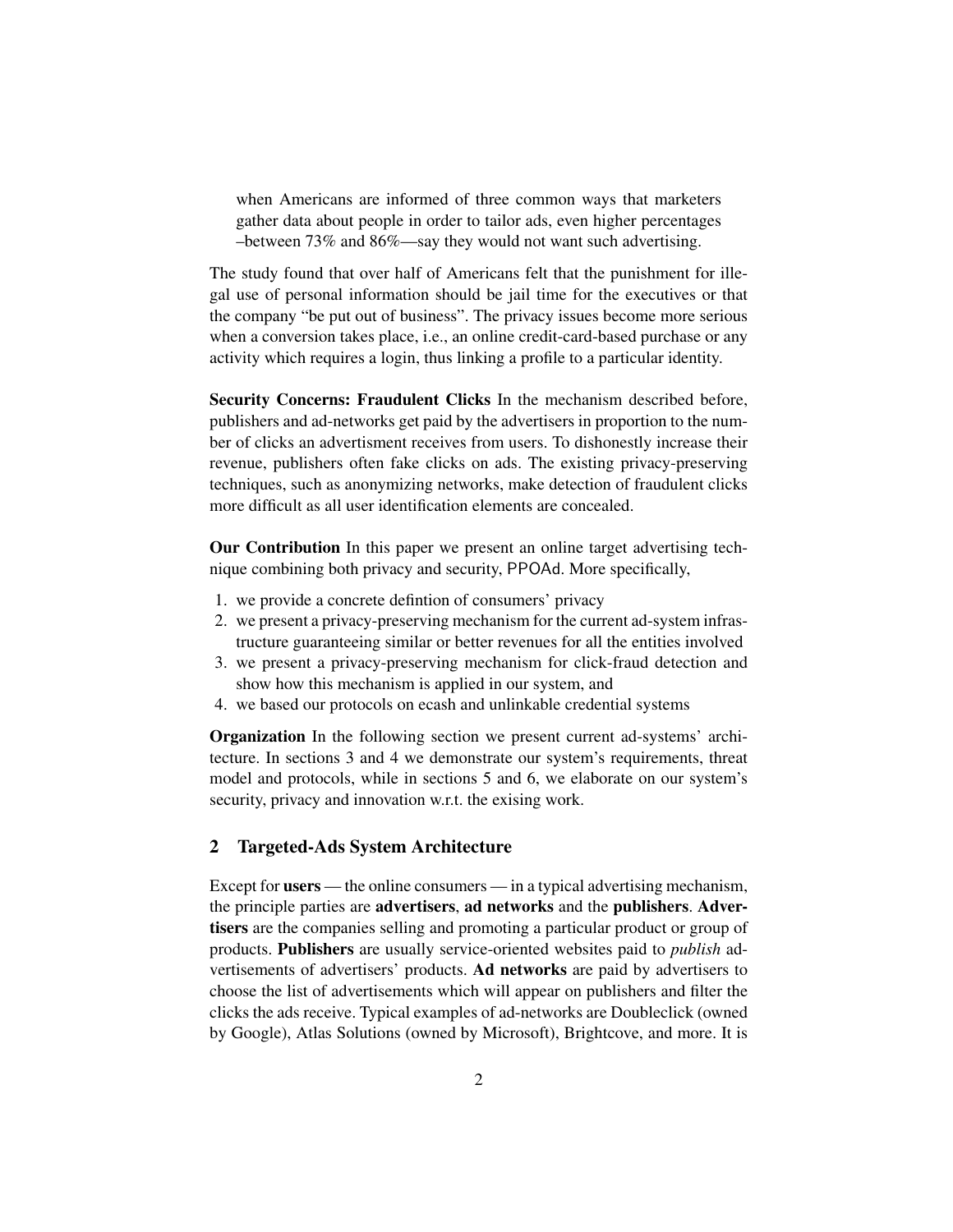often the case that an ad network offers various services and also acts as a publisher.

When a user visits a website (publisher), the browser sends to the publisher some pieces of information called cookies, which link multiple visits of the same user. In fact, a special type of cookies, the *third party cookies*, are sent during the publishers' visit to the corresponding ad networks, who can now trace user activity across multiple websites. In this way, especially as ad networks collaborate with many publishers, they construct very accurate user profiles and target ads accordingly. There are many policies regarding how ad-networks and publishers are paid. The most popular one is the "cost per click" (CPC), where both parties are paid by the advertisers in proportion to the number of clicks the latters' ads receive.

As clearly shown before, targeted ads violate privacy, while CPC payment method motivates many attacks: publishers may fake clicks on ads they publish to increase their income, while advertisers may generate clicks on their competitors' advertisements to deplete the latter's daily advertising budget. Detection of click-fraud is currently the responsibility of ad networks. Unfortunately, it is apparent that any conventional mechanism concealing users' browsing activity may strengthen click fraud.

### 3 Requirements-Threat Model

In this section we will define *privacy*, *security* and *deployability* in the context of our system w.r.t. our system's requirements and threat model.

Requirements. Application layer *privacy* and *security* are the core requirements in our system. Privacy refers to the user-protection, while security refers to the protection of the other entities of the system. More specifically, we define privacy, as the union of:

- *User Activity Unlinkability.* No system entity should be able to profile a particular honest user, i.e., link two or more browsing activities as having originated by the same party, and
- *User Anonymity.* No system entity should be able to link a particular browsing activity to an identity.

In addition, we define security as the combination of the following properties:

- *Correctness.* We require that if all parties are honest, advertisers will pay publishers and ad networks in accordance to the number of clicks their ads have received, while privacy is maintained.
- *Fairness.* We require that parties in our system will be paid if and only if they do their duty properly.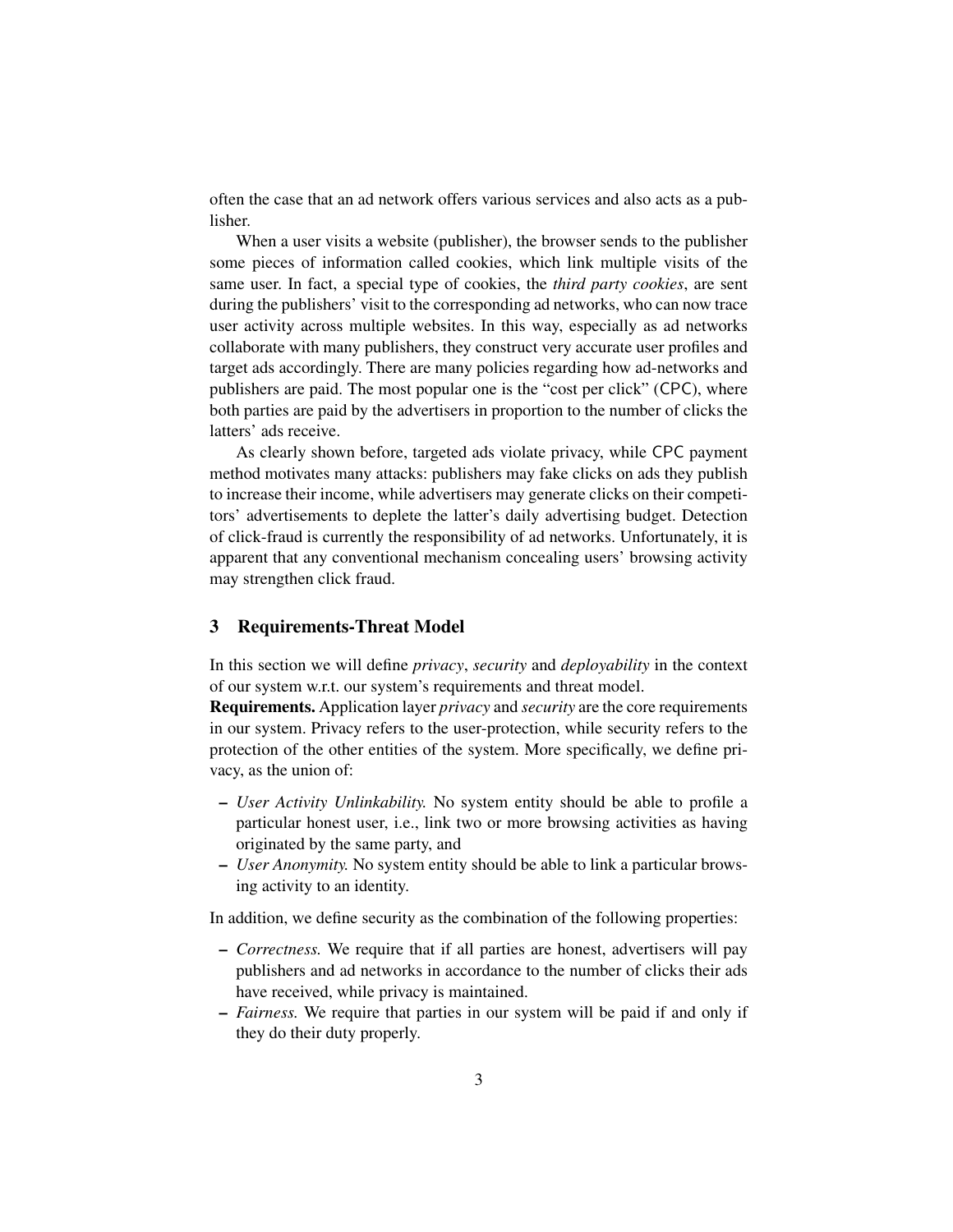- *Accountability.* Our system should also be accountable, i.e., misbehaving parties should be detected and identified.
- *Unframability.* We require that no user can frame an honest user for being responsible for a misbehavior, i.e., for click-fraud. It is conceivable that strong accountability implies unframability.
- *Mis-Authentication.* Unless authorized, no user should be able to make use of our system.

We can easily see how the click fraud detection requirement is covered through the fairness and accountability requirements: fairness requires that publishers should not receive payments for fake clicks on a particular advertisement, while accountability requires that the attacker is traced.

In addition, we require that our system provide *similar ad-efficiency*, which would result in similar profitability to the parties involved. At least as important, it must be deployable. Similar ad-efficiency and, thus, *similar profitability* for publishers and ad networks aims to eliminate any monetary constraints against the adoption of a new system. *Deployability* is important for the same reasons. We examine deployability from two aspects: *(a)* w.r.t. our system's architecture: not substantial changes in current ad-system architecture should be required for our protocols to be applied; *(b)* w.r.t. our threat model, where we make real world assumptions.

It is essential to note that both privacy and security provisions are required in the application layer. Also, we extend the current ad-system architecture with a single entity — which may or may not be distributed — the User Ad Proxy (UAP), which acts as a mediator between the user and each visiting website.

Threat Model. Ad-systems' strong monetary nature, imposes "following the money" the safest way to define our adversaries' motives and powers. In what follows, we examine our adversary w.r.t. users' privacy and ad-system's security.

Publishers may be "curious" w.r.t. users' privacy, i.e., they may collaborate with ad networks, advertisers or other users in order to reveal the identity of a particular user or to link browsing activities of the same user. In addition, we assume that publishers are "honest and dishonest" w.r.t. the ad networks and advertisers. In particular, we assume that they do provide correct user-profile related information to the ad networks, but may attempt to fake clicks to the advertisements they publish in order to increase their revenues.

Ad networks' revenues depend on the efficiency of the way they list ads in the various publishers, as well as on their credibility. Ads' efficiency depends on the accuracy of users-profiling, while credibility depends of the ad network's click frauds' detectability. It is, consequently, reasonable to assume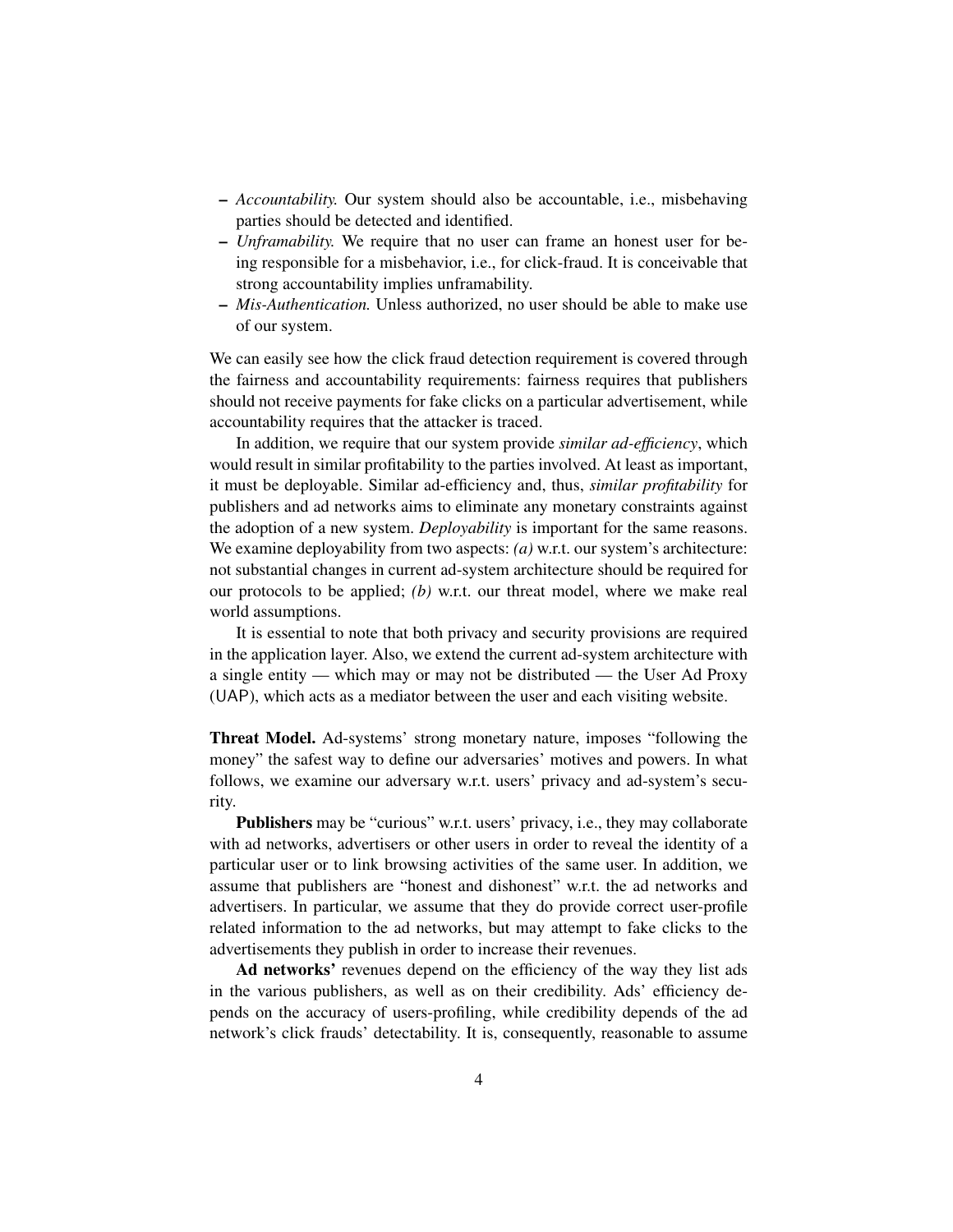that ad networks are "honest but curious", w.r.t. users, while they are "honest" w.r.t. advertisers.

Advertisers are considered to be "curious" w.r.t. the users. In particular, since advertisers have no direct interaction with them, we believe that they may collaborate with publishers or ad-networks to make user-profiling more accurate.

UAP is considered to be "honest but curious" w.r.t. the users. More specifically, we assume that UAP is trusted to perform its functional operations honestly towards the users, but may collaborate with publishers or any other entity to link separate browsing activities of the same user. We also adopt a economic model so that UAP does not have a motive to cheat the advertisers.

### 4 A Privacy preserving Targeted-Ad System

As mentioned in the previous section, we extend the current ad-system architecture with the User Ad Proxy (UAP). UAP may be considered either as a single entity or as a group of collaborating entities and acts as a communication mediator between a user U visiting a publisher-website Pub and Pub. It is important to note that to hide any lower layer information emitted, U interacts with the rest of the system entities through an anonymizing network, while to automatically erase any cookies acquired and to be able to communicate with UAP or an UAP-member (if distributed), user-side installs a piece of software, which basically establishes an anonymous — communication layer — registration of user with the UAP.

The three core operations of our system: *(a)* the registration procedure of a user U at PPOAd, during which U obtains credentials to use the services of UAP, *(b)* the visit to a publisher, where a PPOAd-user requests a webpage, and *(c)* the ad-clicking procedure, where the user clicks on one of the publisher's ads (fig. 1). For convenience, we will assume that a user U is interacting with a publisher Pub. In addition, we will assume a single UAP, while in section 5, we will refer to the distributed UAP case.

Our scheme is based on the use of two types of tokens, issued by the user-UAP collaboration during the registration procedure: a registration credential regtick, which authorizes U as member of PPOAd multiple times anonymously and unlinkably, and a wallet with adticks,  $W_{\text{adtick}}$ , which will enable U to click on ads. regticks are blind towards the UAP, their possession can be demonstrated by their owner anonymously and unlinkably many times, each time resulting in a session-oriented ticket tick. Issued by the valid collaboration between U and the UAP, adticks are blind towards the UAP and can only be used for a limited number of times (MaxClicks) strictly by the person who issued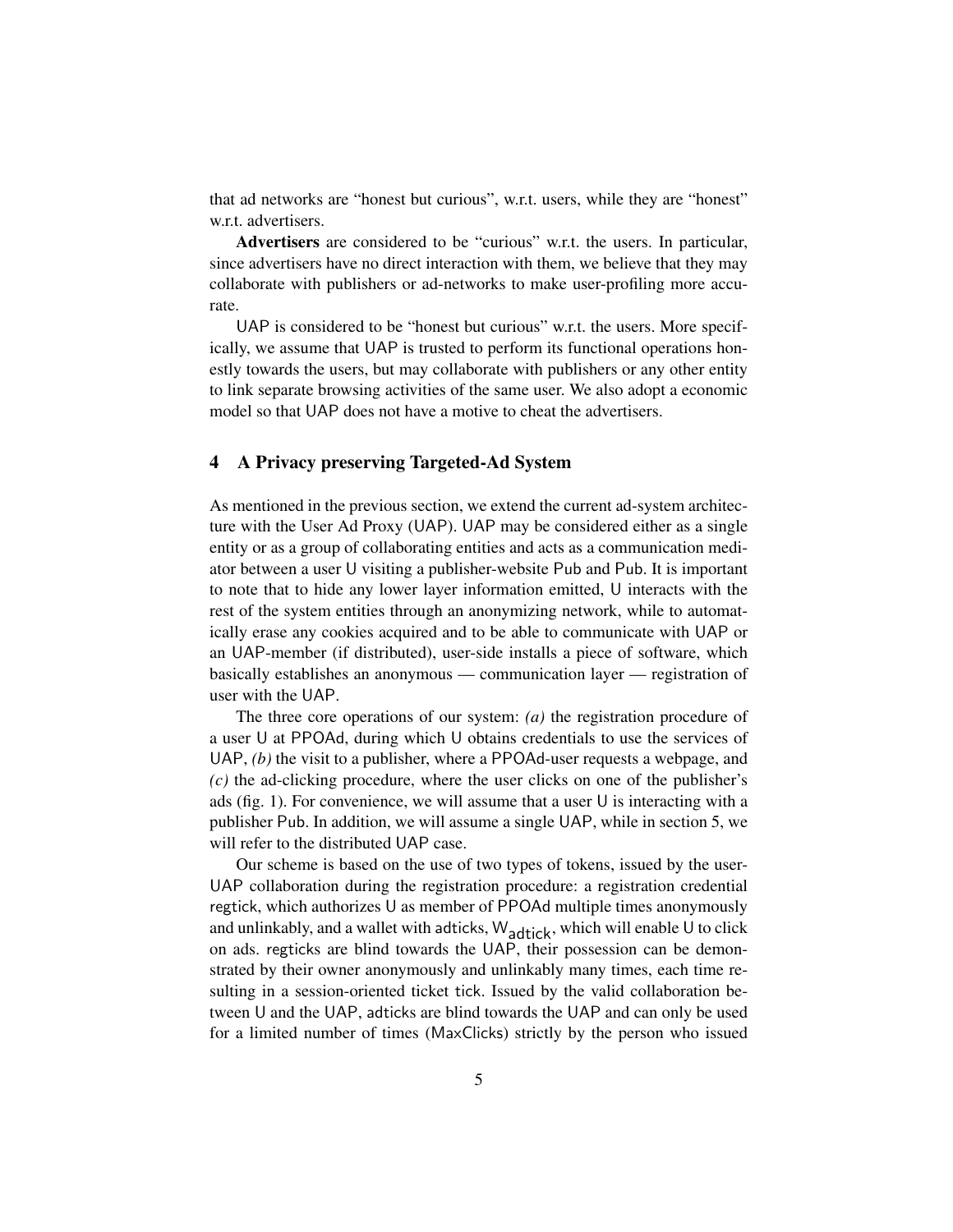them. For security purposes, U's identity is revealed in the following two cases: *(a)* when U attempts to make use of the same adtick more than once, or *(b)* if more than MaxClicks adticks of U are used for the same ad. We make use of regticks to achieve privacy w.r.t. UAP and adticks to achieve privacy and security w.r.t. to all the entities. Both tokens have an expiration date, so that users need to update their subscription on a monthly basis. In this way, we avoid unessessary computations, as misbehaving parties can be detected and removed from the system.

When requesting for a webpage, U sends to UAP his ad-preferences, demonstrates knowledge of his regtick and proves that his regtick is not among the blacklisted ones. UAP contacts the website and provides it with the U-specified ad-preferences. Ads are then shown to U accordingly.

When U clicks on an ad (see fig.1), he uses one of the adticks he has obtained at the registration procedure. The adtick is then linked to the following combination:



Fig. 1. Clicking on Ads.

{publisher || ad network || product-serial},

where product-serial is the product identification number within the ad network. It is apparent that the triplet mentioned before identifies the particular ad. If U clicks intentionally on the same ad more than a pre-defined number of times using his adtick s, he will risk his privacy, as his identity will be revealed. However, U can choose instead to open an account for clicking on that particular ad, which will enable the ad network to decide whether series of U's clicks on that ad are legal or fraudulent. If classified as malicious, U's membership credential will be blacklisted.

As we will see later on, we use the blacklistable version of unlinkable credential system of [TAKS07] for the registration credentials regticks and the accountable ecash [SHJCL06] scheme for adticks.

In what follows, we will elaborate on the building blocks we used to construct our protocols and based on them we will proceed with the detailed description of our scheme.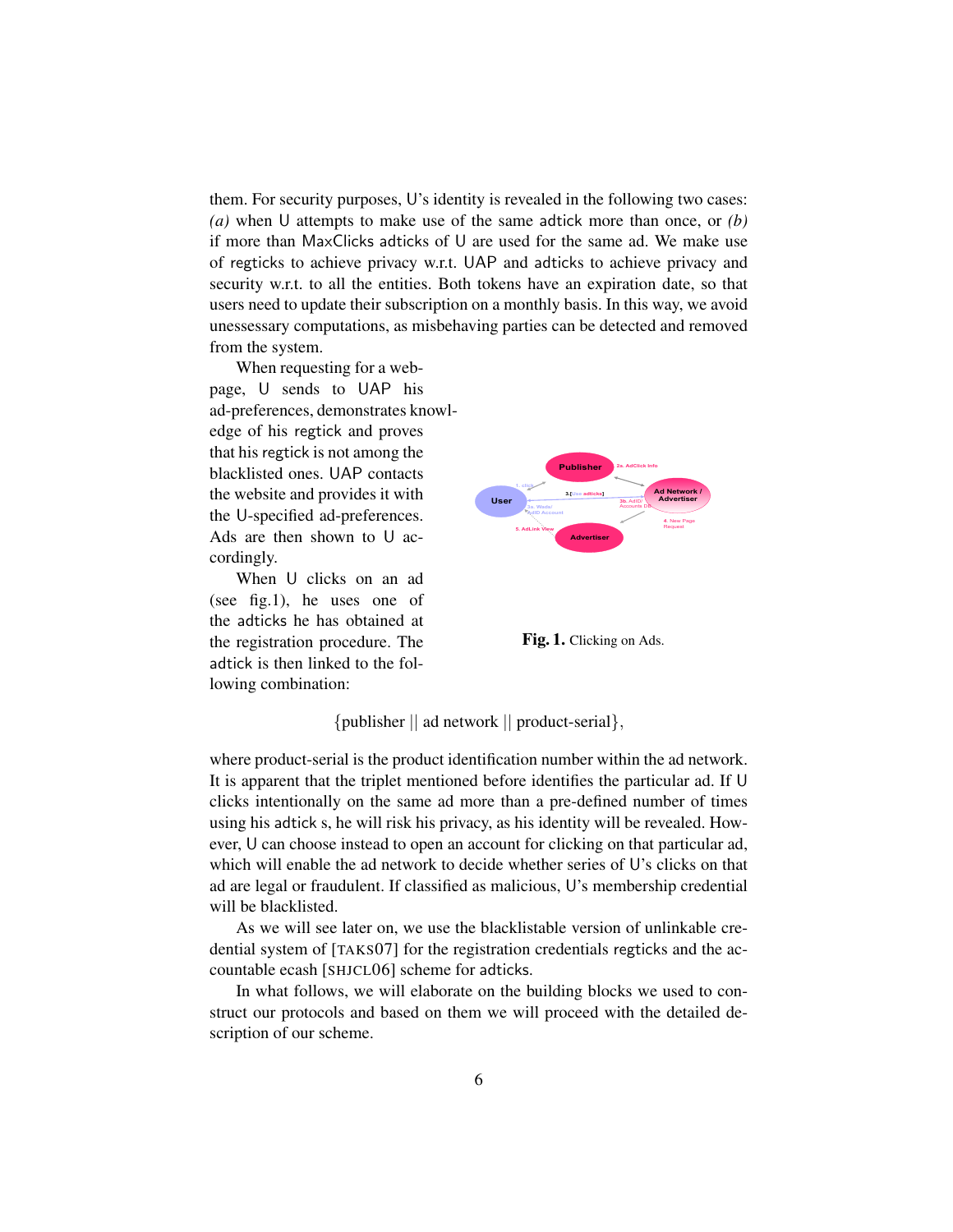#### 4.1 Building Blocks

In this section, we present our primitives: group signature schemes, blacklistable anonymous credential systems as well as digital cash systems.

Ecash. An E-Cash [CHL05][SHJCL06] system consinsts of three types of players: the *bank*, *users* and *merchants*. Through this protocol, users withdraw coins from the bank, which may spend anonymously and unlinkably to merchants. Merchants deposit the coins to the bank which checks coins' validity. Users having spent the same coins twice or more than a particular number of coins to the same merchant have their identities revealed. The input and output specifications of the basic operations are as follows. For convenience, we will assume that the operations take place between a merchant M, a user U and the Bank B.

- $(pk_B, sk_B) \leftarrow \mathsf{EC}.\mathsf{BKeyGen}(1^k,params)$  and  $(pk_U, sk_U) \leftarrow \mathsf{EC}.\mathsf{UKeyGen}(1^k,params),$ which are the key generation algorithm for the bank and the users respectively.
- $\langle W, \top \rangle \leftarrow \textsf{EC}.W$ ithdraw $(pk_B, pk_U, n)$  [U $(sk_U)$ , B $(sk_B)$ ]. In this interactive procedure, U withdraws a wallet  $W$  of  $n$  coins from B.
- $\bullet$   $\langle W',(S,\pi) \rangle \leftarrow \mathsf{EC}.\mathsf{Spend}(pk_\mathsf{M},pk_\mathsf{B}, n)$  [U(W), M( $sk_\mathsf{M}$ )]. In this interactive procedure, U spends a digital coin with serial  $S$  from his wallet  $W$  to M. When the procedure is over,  $W$ is reduced to W', M obtains as output a coin  $(S, \pi)$ , where  $\pi$  is a proof of a valid coin with a serial number S.
- $\langle \top/\bot, L'\rangle \leftarrow \textsf{EC.Deposit}(pk_{\textsf{\textbf{M}}}, pk_{\textsf{\textbf{B}}}) \left[\mathsf{M}(sk_{\textsf{\textbf{M}}}, S, \pi), \mathsf{B}(sk_{\textsf{\textbf{B}}}, L)\right]$ . In this interactive procedure, M deposits a coin  $(S, \pi)$  into its account in the bank. If this procedure is successful, M's output will be  $\top$  and the bank's list L of the spent coins will be updated to  $L'$ .
- $(p\bar{k}_1, \Pi_G) \leftarrow$  EC.Identify( $params, S, \pi_1, \pi_2$ ). When the bank receives the two coins with the same serial number S and validity proofs  $\pi_1$  and  $\pi_2$ , it executes this procedure, to reveal the public key of the violator accompanied with a violation proof  $\Pi_G$ .
- $\top/\bot \leftarrow \textsf{EC}$ . Verify Guilt $(\text{params}, S, \text{pk}_U, \Pi_G)$ . This algorithm, given  $\Pi_G$  publicly verifies the violation of  $pk$ U.
- $\{(S_i, \Pi_i)\}_i \leftarrow \textsf{EC}.\textsf{Trace}(params, S, pk_\textsf{U}, \Pi_G, D, n).$  This algorithm provides the list of serials  $S_i$  of the ecoins a violator  $pk_{U}$  has issued, with the corresponding ownership proofs  $\varPi_i$ .
- $\top/\bot \leftarrow \text{EC.VerifyOwnership}(params, S, \Pi, \text{pk}_U, n)$ . This algorithm allows to publicly verify the proof  $\Pi$  that a coin with serial number S belongs to a user with public key  $pk_U$ .

[SHJCL06] is a money-laundering prevention version of [CHL05], where anonymity is revoked when the spender spends more coins to the same merchant than a spending limit. In this case ecoins are upgraded to  $C = (S, V, \pi)$ , where  $V$  is a merchant-related locator, while EC.Identify and EC.VerifyGuilt procedures are upgraded to the DetectViolator and VerifyViolation to support the extended violation definition.

*Security Properties: (a) Correctness. (b) Balance.* No collection of users and merchants can ever spend more coins than they withdrew. *(c) Identification of Violators.* Given a violation and the corresponding proofs of guilt, the violator's public  $pk_{\bigcup}$  key is revealed such that EC.VerifyViolation accepts. *(d) Anonymity of users.* The bank, even when cooperating with any collection of malicious users and merchants, cannot learn anything about a user's spendings other than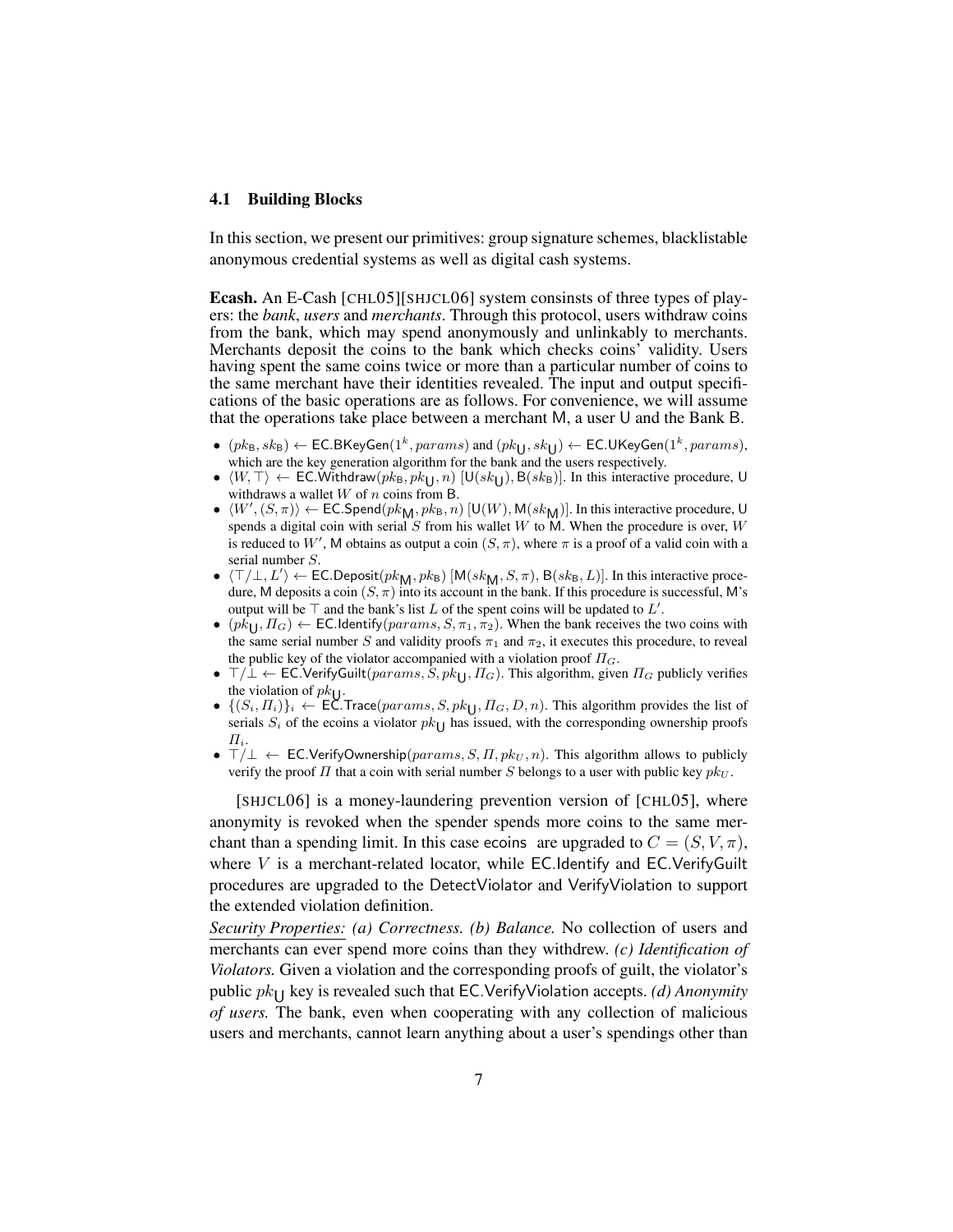what is available from side information from the environment. *(e) Exculpability.* An honest user U cannot be accused for conducting a violation such that EC.VerifyViolation accepts. *(f) Violators' Traceability*. Given a violator U with a proof of violation  $\Pi_G$ , this property guarantees that EC. Trace will output the serial numbers of all coins that belong to U along with the corresponding proofs of ownership, such that for each one of them EC.VerifyOwnership accepts.

Blacklistable Anonymous Credentials (BLAC). The entities in the blacklistable credential system BLAC of [TAKS07] are the Group Manager GM, a set of service providers SPs and users. Through this system users can register to receive a particular service multiple times without users' access activity being able to be traced. However, misbehaving users are blacklisted. The procedures supported are the following:

- $\langle$ gpk, gsk $\rangle \leftarrow$  BLAC.Setup[GM(1<sup>k</sup>)]. This algorithm generates a group public key gpk and the GM's secret group information gsk .
- $\langle \text{cred}_U, JLog_U \rangle \sim \hat{}$ BLAC.Register(gpk)[U, GM(gsk)]. When this interactive registration ends, U has obtained his membership credential cred $\mathbf{U}$ .
- $\langle \top / \bot \rangle \leftarrow$  BLAC.Authenticate(gpk) [U(cred<sub>U</sub>), SP(BL)]. In this interactive procedure, U proves to SP that he is a valid (non-blacklisted) member of the group.
- $\bullet$   $\langle BL' \rangle \leftarrow \text{BLAC.BLAdd}[\text{SP}(BL)]$ , where a service provider ads a credential (ticket) to the blacklist BL.
- $\langle tick \rangle \leftarrow \text{BLAC.BLEXtract}[SP(BL)]$ , where SP extracts an element from the blacklist.<br>•  $\langle BL' \rangle \leftarrow \text{BLAC.BLRemove}[SP(BL)]$ , where SP removes a credential from the blacklist.
- 

*Security Properties: (a) Correctness. (b) Mis-authentication Resistance.* No unregistered user or collection of unregistered users should be able to authenticate themselves. *(c) Blacklistability*. SPs may blacklist any misbehaving user of the system and restrict him from any ability of authenticating himself. *(d) Anonymity.* SPs may only learn whether a user is blacklisted or not; no identification information may be leaked. *(e) Non-framability.* An honest user should never be blocked from access.

Group Signature Schemes (GSS) In a typical GSS, there is a group manager (GM), the group-members, who act as signers (let each be S) and produce signatures on behalf of the group, without being able to be accurately identified. The procedures supported are the following:

- (gpk, gsk)  $\leftarrow$  GS. Setup(1<sup>k</sup>). This algorithm generates a group public key gpk and the GM's secret group information gsk .
- $\langle$  bgusk<sub>S</sub>,  $JLog_S \rangle$   $\leftarrow$  GS.Join(gpk)[S, GM(gsk)]. When this interactive join procedure ends, an S obtains a secret signing key bgusk<sub>S</sub>, and the GM (group manager) logs the join transcript  $JLog<sub>S</sub>$  in the the group manager's database D.
- $\sigma \leftarrow$  GS. Sign(gpk, bgusk<sub>s</sub>, m). This algorithm generates a group signature on a message m.
- $\langle \top/\bot \rangle \leftarrow \bar{G}S.\bar{V}$ erify(gpk, m,  $\sigma$ ). This is a verification algorithm.
- $\mathsf{Ms} \leftarrow \mathsf{GS}.\mathsf{Open}(\mathsf{gsk}, \sigma, D)$ . With this algorithm the GM determines the identity of the group member who generated the signature  $\sigma$ .

*Security Properties: (a) Anonymity.* Given a signature, the adversary can identify its originator among the group members no better than randomly. *(b) Unforgeability.* The adversary cannot produce a valid group signature without owning group membership information. *(c) Non-framability.* The adversary cannot create a valid group signature that opens to another group member.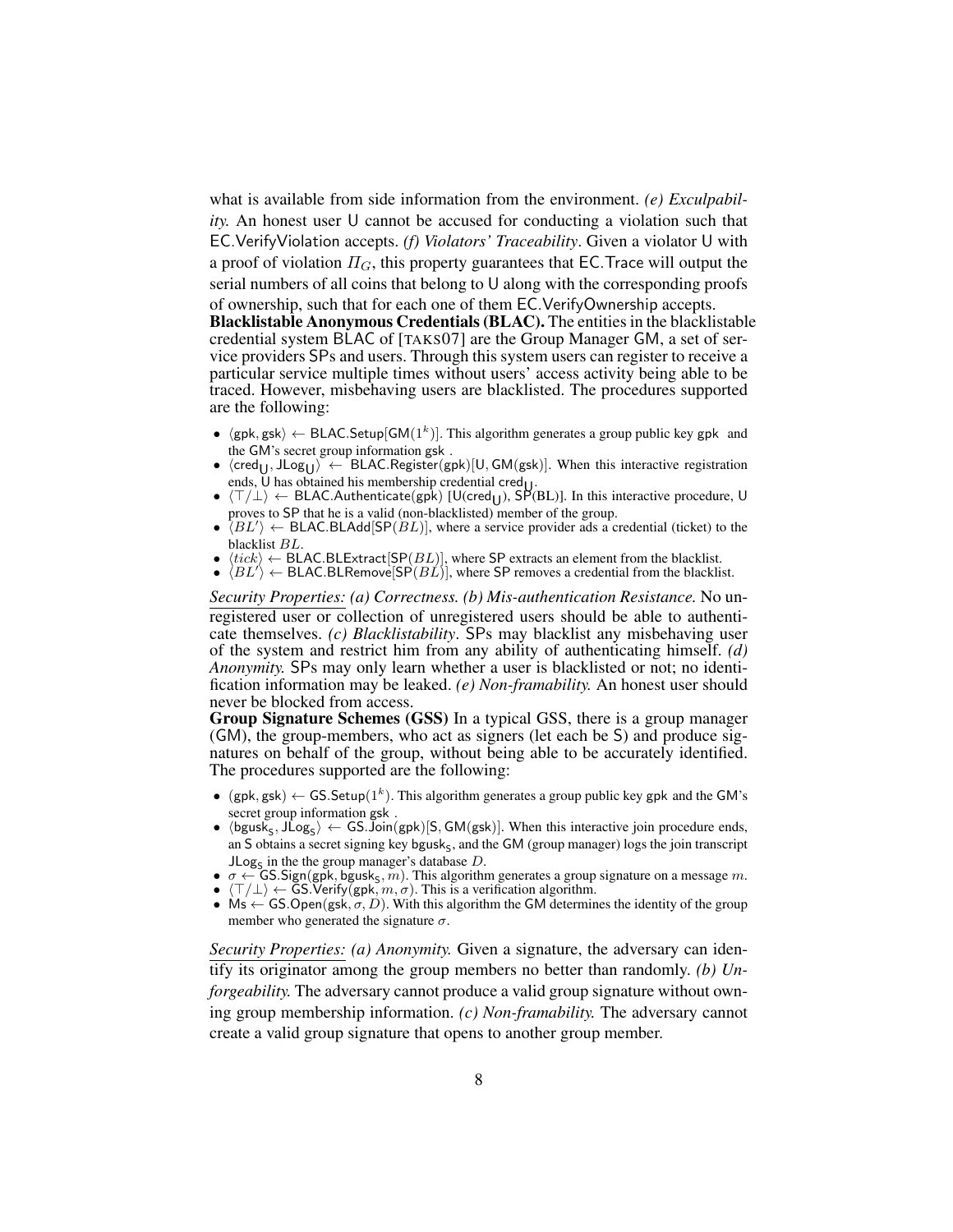#### 4.2 The PPOAd Protocol in detail

UAP runs EC.BKeyGen twice to establish the two accountable ecash schemes, which will be used for adticks (see, section ??). In addition to its keys' generation, UAP runs the BLAC.Setup procedure of the blacklistable anonymous credential (BLAC) scheme for user-registration purposes, while it maintains two blacklists: the TempBL, where it stores the credentials in question, and, the PermBL, which is the official blacklist of the system.

Each ad network AdNet runs GS.Setup to generate the administration information for the group of publishers  $G^{AdNet}$  it provides ads with:  $\{gpk^{AdNet}, gsk^{AdNet}\}$ . In response, each publisher collaborating with AdNet, runs GS.Join with AdNet to obtain membership in G AdNet .

Registration (PPOAd.Register) This is the case where a user U registers to UAP such that the former makes use of PPOAd's privacy services:

- 1. U provides the UAP with a piece of identification information. This can be a credit card, which will be used to pay U's subscription. U runs EC.UKeyGen to issue his system identity, the signature key pair  $(\mathsf{pk}_U, \mathsf{sk}_U)$ .
- 2. U and UAP collaborate in a BLAC.Register procedure, where U's credential  $\text{regtick}_{\text{U}}$  is issued. regtick<sub>U</sub> is blind towards UAP.
- 3. U and UAP collaborate in a BLAC.Authenticate procedure, so that UAP obtains a transcript of the regtick  $_U$  authentication phase, mem $_U$ . Note that the mem $_{\text{II}}$  which was obtained by UAP in this way, serves blacklistability pursposes and cannot be linked to later authentications of  $U$  through regtick $U$ .
- 4. U and UAP collaborate in two EC.Withdraw procedure, for the former to obtain two wallets  $W_{\text{ads}}^{\text{f},\text{l}}$  of accountable ecash each corresponding to the two different settings of accountable ecash established in the setup phase.
- 5. UAP stores in its membership database the new user's entry:  $\{U, \text{pk}_{U}, \text{mem}_{U}\},$ and provides U with a signed proof of payment: PaymRec =  $Sig_{UAP}(times tamp, U)$ .

In what follows, we will assume that a user U visits a website Pub, which is in contract with a number of ad networks  $Adv_1, \ldots, Adv_m$ , who provide the website with ads.

Ad-targeting (PPOAd.Target) This procedure involves the targeting of ads taking place when U visits Pub.

1. *User Authorization*: U interacts with UAP in a BLAC.Authenticate procedure to authenticate himself as a non-blacklisted member of the PPOAd system. In this procedure U demonstrates knowledge — in a zero knowledge fashion — of his membership credential regtick<sub>U</sub>. Let AuthT be the corresponding transcript of U-UAP interactions.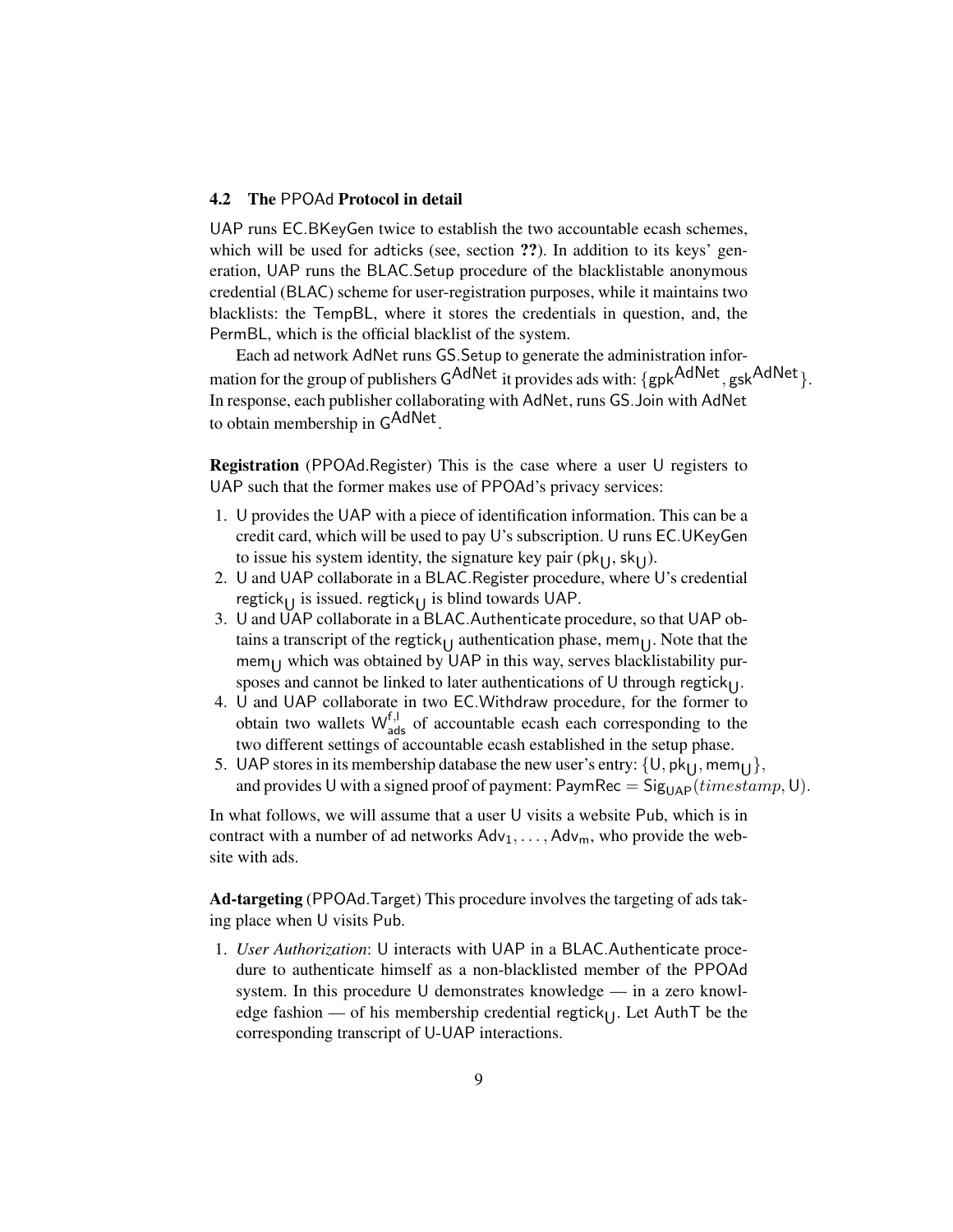2. tick *issue phase*: UAP issues a signed, dated permission tick, which will enable U to access the website requested. tick may have the form of

tick =  $Sign_{ILAP}(timestamp, Author).$ 

- 3. *Preferences setup*. In this phase, U sets up his ad-preferences and sends them to the UAP. UAP then sends the webpage http request with U's preferences. As we will see later, the preferences-related info provided to UAP does not enable U activity-tracking neither by the UAP, nor by the requested website.
- 4. *Targeting.* Ad networks, who receive U's preferences as coming from UAP itself, process the ad-preferences and provide Pub with the corresponding list of ads.
- 5. Pub *Visit.* U provides tick to Pub and the Pub-webpage is presented to U.

Ad-clicking (PPOAd.Adclick) This operation refers to the case, where U has already visited Pub and clicks on one of the ads an ad network AdNet<sub>i</sub> provided to Pub. The series of interactions involve the following:

- 1. *Clicked Ad's website request.* Pub sends the ad-click information to the clicked ad's website, which is essentially one of the advertisers in contract with AdNet<sub>i</sub>. Let Adv<sub>j</sub> be the one. The ad-click information includes AdNet<sub>i</sub>, Pub, AuthT and a timestamp. Note that this step is currently performed in ad-systems and serves billing and user-profiling purposes. Note that AuthT can be considered as a session identifier for the U.
- 2. AdID *construction.* In this phase the ad network, advertiser and clickedproduct's identifier is popularized to U. The complete ad's identity would then be the following:

 $AdID = {Pub||AdNet<sub>i</sub>||product ID},$ 

where we assume that the same products of different advertisers have different identification numbers. As we will discuss in section 5, in addition to the AdID, an AdID-related key-pair is constructed  $(pk_{\text{AdID}}, sk_{\text{AdID}})$ .

- 3. adtick*-based Authorization.* Let MaxClicks be the number of times an honest user usually clicks on an ad.<sup>1</sup> Based on how many times U has — over all his browsing activity — clicked on that particular AdID, we have three adclick protocols of U-AdNet<sub>i</sub> interaction:
	- (a) If U has clicked on the same AdID fewer than MaxClicks times, he and AdNet<sub>i</sub> collaborate in EC. Spend procedure, so that  $U$  spends one of his  $W_{ads}^{i}$  digital coins to the AdID related key-pair.

<sup>&</sup>lt;sup>1</sup> This number varies from two to four, depending on how interesting that product is, and should be defined after suitable research.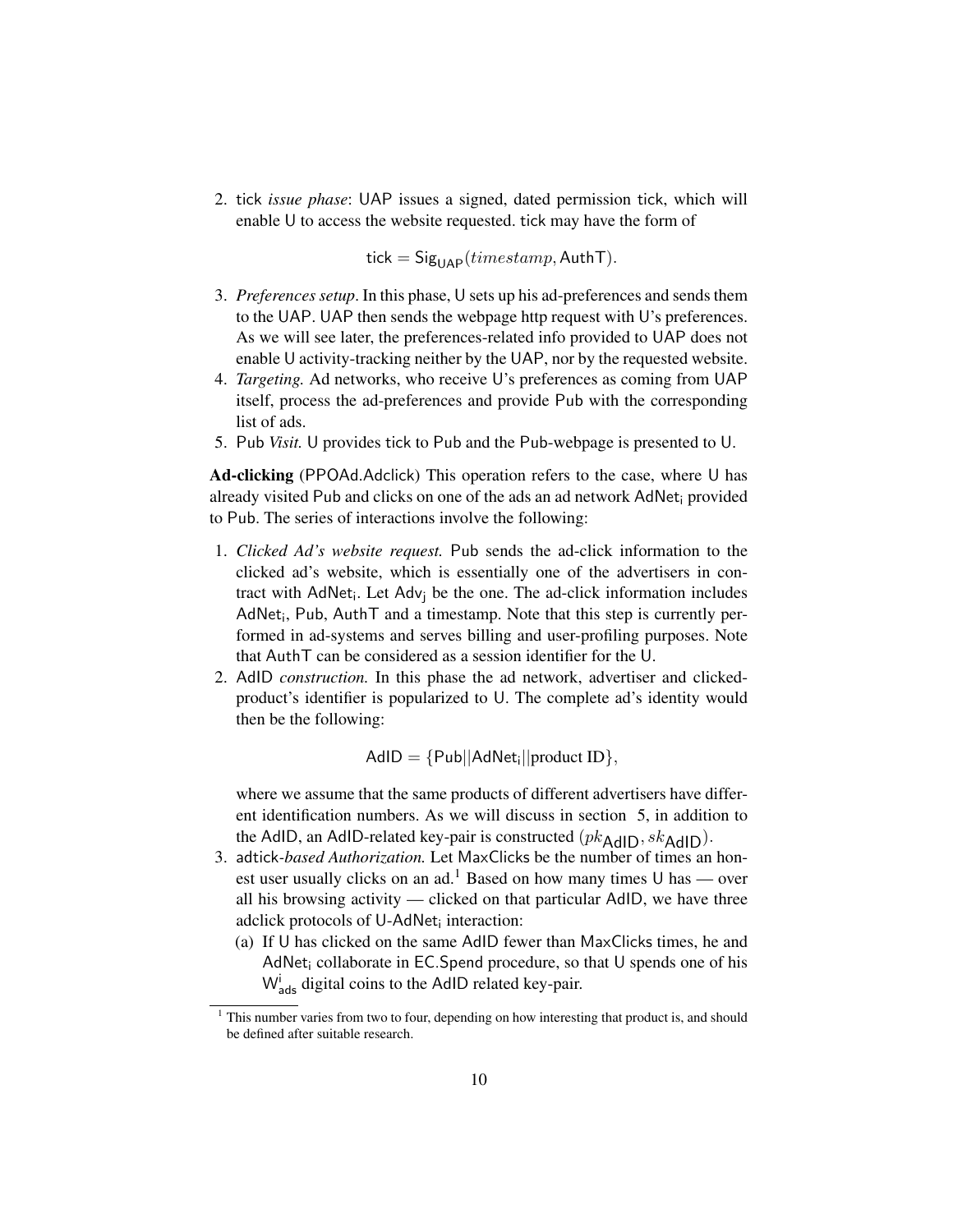- (b) If U has clicked exactly MaxClicks times to the same AdID, he and AdNet<sub>i</sub> commit in an EC. Spend procedure for one of the coins of U's W<sub>ads</sub> wallet. In addition, U and AdNet<sub>i</sub> collaborate in EC.UKeyGen for U to create an account  $(pk_U^{\text{AdID}}, sk_U^{\text{AdID}})$  within AdNet<sub>i</sub> for that particular AdID. AdNet<sub>i</sub> stores {pk<sub>U</sub>AdID, AuthT, AdID} to its database.
- (c) If U has clicked on the same AdID more than MaxClicks times, he has already been issued an AdID-account. Thus, he demonstrates knowledge of  $sk_{11}^{\text{AdID}}$ . In this way, his behavior towards this AdID will be traceable.  $U \sim U$  . In this way, his behavior towards this AGD will be traceable.<br>We can see that a user trying to attack an advertiser using PPOAd will eventually have his click-activity for that particular ad traced. In this way, AdNet<sup>i</sup> may have all the information necessary to characterize the sequence of clicks on that AdID as malicious or benign. Different CPC rates may apply in this case.
- 4. If everything is fine, the the  $Adv_i$  website is presented to U.

If at any point of the procedure,  $U$  declines to cooperate, AdNet<sub>i</sub> or Pub report AuthT to UAP, who can then run BLACK.BLAdd on TempBL to put a temporary hold on regtick<sub>U</sub> which corresponds to AuthT. Note that thanks to the properties of BLAC system adopted, UAP does not need to know the user U or his regtick<sub>U</sub>. On the other hand, if U tries to click on the same AdID more MaxClicks times using his adticks, he will need to spend more than MaxClicks coins of his W<sub>ads</sub> wallet or more than one coin of his W<sub>ads</sub> to the same AdID. Because of the accountable ecash properties, this will result in revocation of pk<sub>U</sub>, while regtick<sub>U</sub> will be immediately blacklisted (through mem<sub>U</sub>).

Update Membership (PPOAd.UpdateMembership) To enforce payment of its registered members' regular contribution, at the end of each prefixed period, UAP changes its credentials' parameters. To continue making use of PPOAd's services, users contact UAP by providing identification and payment (most recent PaymRec) information. Each user and UAP commit in a BLAC. Authenticate protocol, for the former to prove that his old credential is not among the blacklisted ones. If a user's Uregtick<sub>U</sub> is not blacklisted, U pays his monthly contribution, issues a new regtick<sub>U</sub> and receives new PaymRec. On the other hand, if regtick $_{\mathrm{U}}$  is blacklisted or U does not pay, his old credential will be invalid and thus will not be possible for him to use PPOAd's services.

### 5 System Considerations

In this section, we will elaborate on the *security* and *privacy* properties of our system, as well as on other practical issues.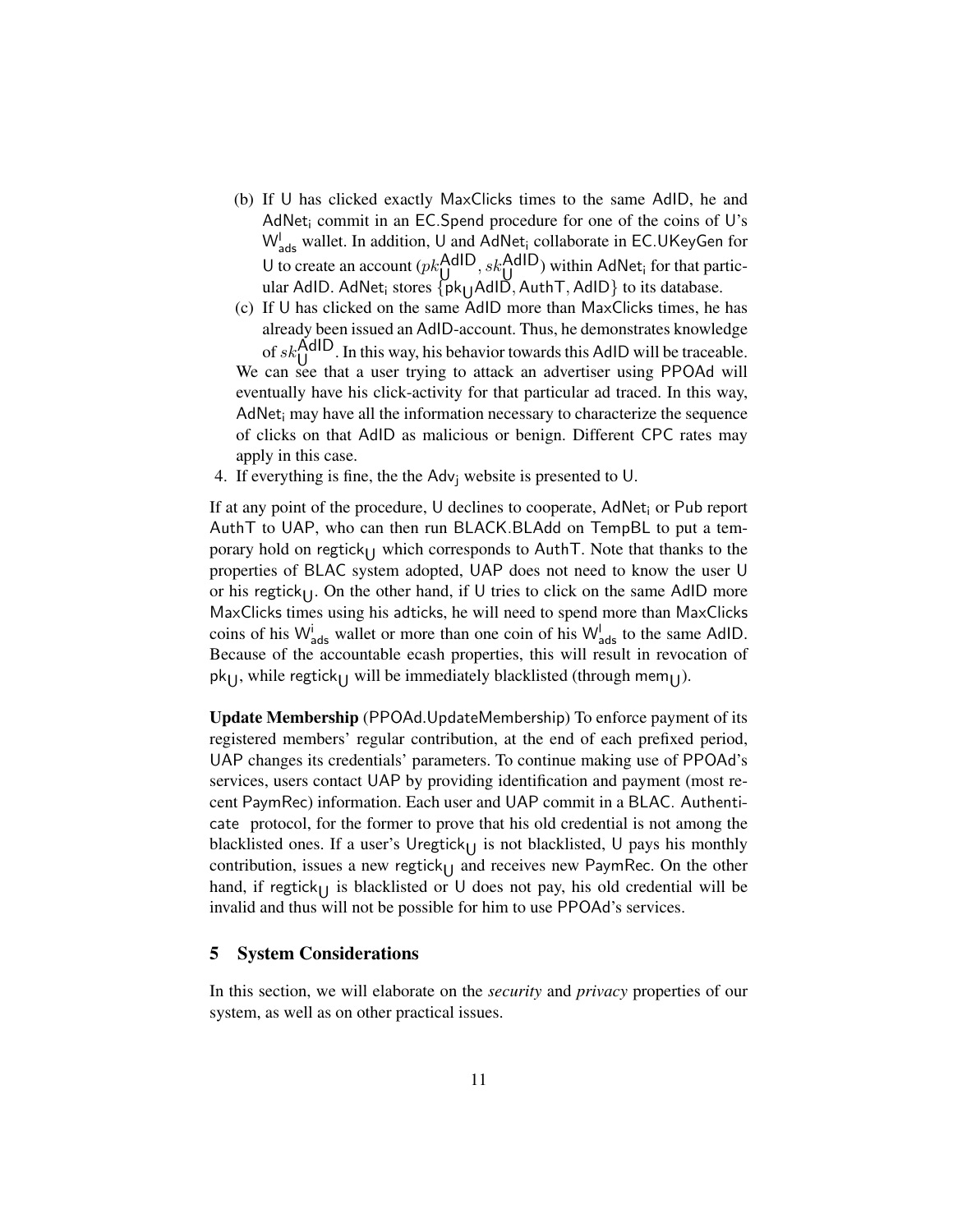Implementation Issues. *System Software Components*. We have already mentioned that for our system purposes, we extended the current ad system infrastructure with the UAP entity, while users of the system install a PPOAd-specific software, which involves the following: *(a)* the User-ad-preferences software, where the users specify their public and topic-related ad-preferences which will occasionally be sent to UAP, *(b)* the cookie-clean-up section, which removes all the cookies of users' browsing activity, *(c)* the UAP/ad-network-communication part, which consists of the withdrawer side of the accountable ecash system, the user side of the anonymous credential system presented in 4.1. In addition, user side makes use of an anonymizing network to contact UAP. UAP installs the bank and server side of the ecash and BLAC systems respectively to authorize PPOAd-users to browse online. Ad networks and publishers just need to assign their products identity numbers and install the spender part of the ecash protocol.

*User-ad-preferences* play an important role for our system's *ad-efficiency*. As mentioned in previous section, after his registration to the PPOAd (PPOAd. Register) the user obtains and installs software to handle the PPOAd's interactions. Depending on how targeted wishes his ads to be, the user creates many partial profiles by choosing various types of products he is interested in and the particular products in each category individually that may be of his interest. When the user visits a website and after the PPOAd.Authenticate phase — the user-software obtains the classification of the requested website and forwards to UAP the corresponding partial profile. Assuming that the lower layer information, i.e., consumer's machine's IP is hidden towards the UAP, because of the BLAC system unlinkability property, the latter cannot link the partial profiles of the same user. In addition, being partial (related to the website), while prone

to change at any time, the same partial profile may commonly be met across different users and will not be enough to link browsing activities of the same consumer across different websites.

AdID *key-pair construction*. To preserve security and privacy, it is essential that each AdID-combination: {Pub, AdNet productID}, where Pub is the visited website, AdNet is the ad network providing the ad and productID the serial of the product, is assigned a different key-pair. To achieve this, AdNet constructs AdID's key-pair by contributing to the key-generation algorithm a pre-specified hash of the following quantity:  $gpk_{Pub}||pk_{AdNet}||productID$ , where  $gpk_{Pub}$  is the Pub's public information in the  $G^{AdNet}$ , and  $pk_{AdNet}$  the public key of AdNet. In this way, the same key will be generated for the same AdID, without the need of precalculating it, while the probability that the same key is generated for two AdIDs is negligible.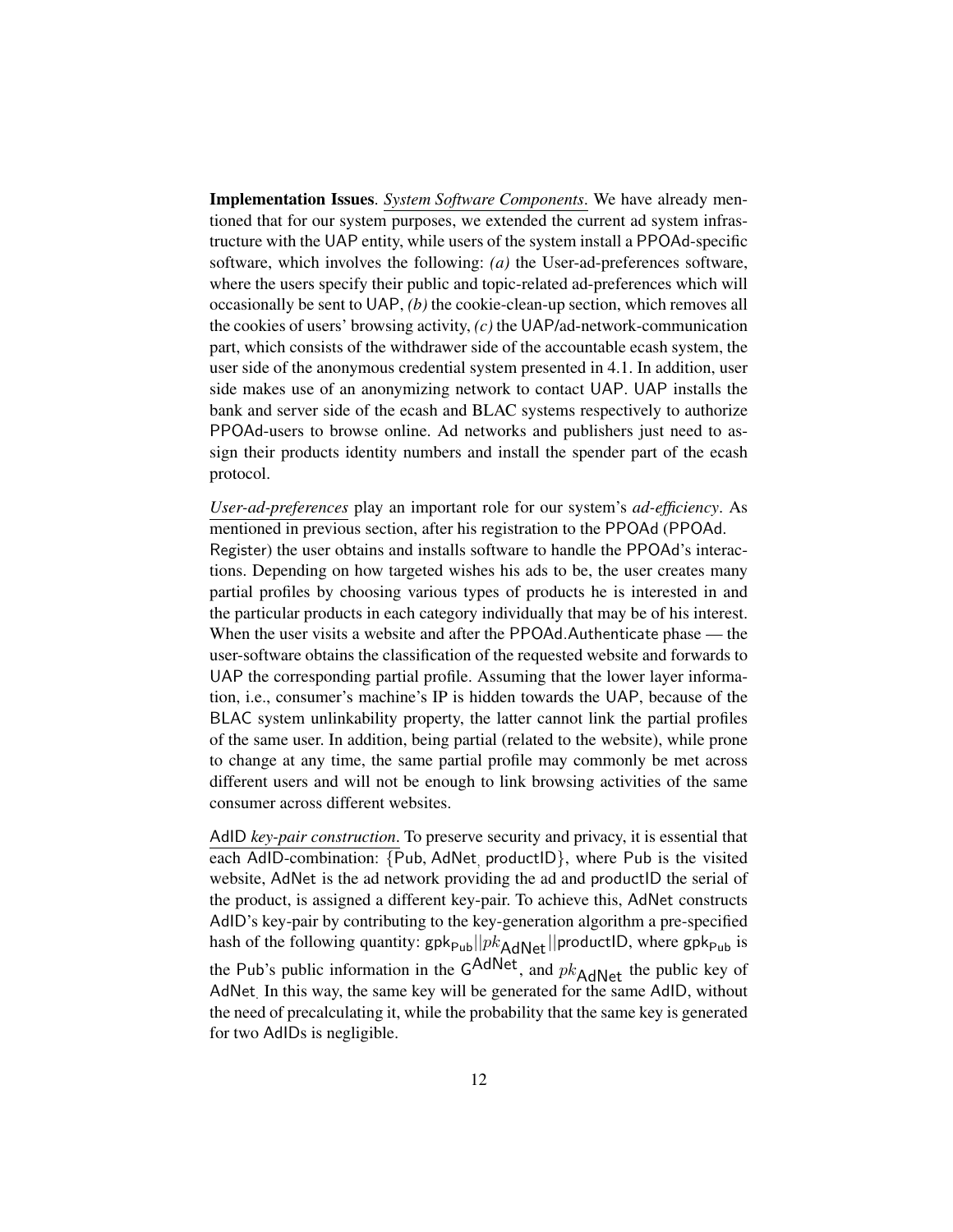*Distributed* UAP is critical if PPOAd is intended for large-scale use. This can be achieved through the use of blind group and group signatures, where UAPrelated blind and plain signatures were used. In addition, depending on our privacy and computation efficiency requirements, we may group UAPs serving users of the same geographical area together. In this way, operations such as validity checks will be accelerated.

Privacy. Assuming that the partial profiles reveal nothing w.r.t. the consumer, and that user-cookies are successfully erased through the PPOAd-software installed, privacy in our system is guaranteed through the ecash and BLAC systems' security properties (see, section 4.1). In particular, consumers' anonymity and activity unlinkability is provided directly via the anonymity and unlinkability properties of the blacklistable anonymous credentials used in PPOAd.Register and PPOAd.Target procedures and anonymity and unlinkability properties of the ecash schemes used in PPOAd.Adclick procedure. Note that even when a consumer clicks on the same AdID more than MaxClicks times, the former's behavior towards that particular AdID is only traceable (when and how often the consumer clicks on it) and not his overall browsing activity.

Security. Each part of PPOAd's security is satisfied. Correctness is guaranteed through the correctness of the schemes adopted. Mis-authentication resistance is achieved through the corresponding property of the blacklistable anonymous credential system used at the authorization phase of our protocols. Unframability is guaranteed through the combination of the mis-authentication resistance property and the ecash nature of the adticks: being unforgeable and ecash-based, only an authenticated PPOAd-user who issued the adticks can use them successfully. Fairness and accountability are achieved also through the accountable ecash security properties (see, section 4.1): a user trying to click at the same ad many times will either have his public key revealed or his click-activity w.r.t. that ad traced. If the latter is the case, and the user is classified as malicious, he will be automatically be blacklisted and his ad-clicks ignored.

A Market Model. Incentivising users to use our system is critical for the latter's adoption since, if popular, both ad networks and ad agencies would be motivated to feed our system with advertisements. Users' motive is the combination of receiving ads related to their interests while maintaining their privacy.

On the other hand, it is necessary that all the participating entities behave properly for users to continue using the system. Threats towards security continue to exist. In our threat model, we assumed that UAP restricts users to a single registration to PPOAd. However, it is conceivable that in the real world, corrupted UAP entities — since they are paid by the users — may be tempted to issue multiple accounts to the same party, which would enable the latter to forge clicks without limit. It is thus critical that we offer monetary incentive for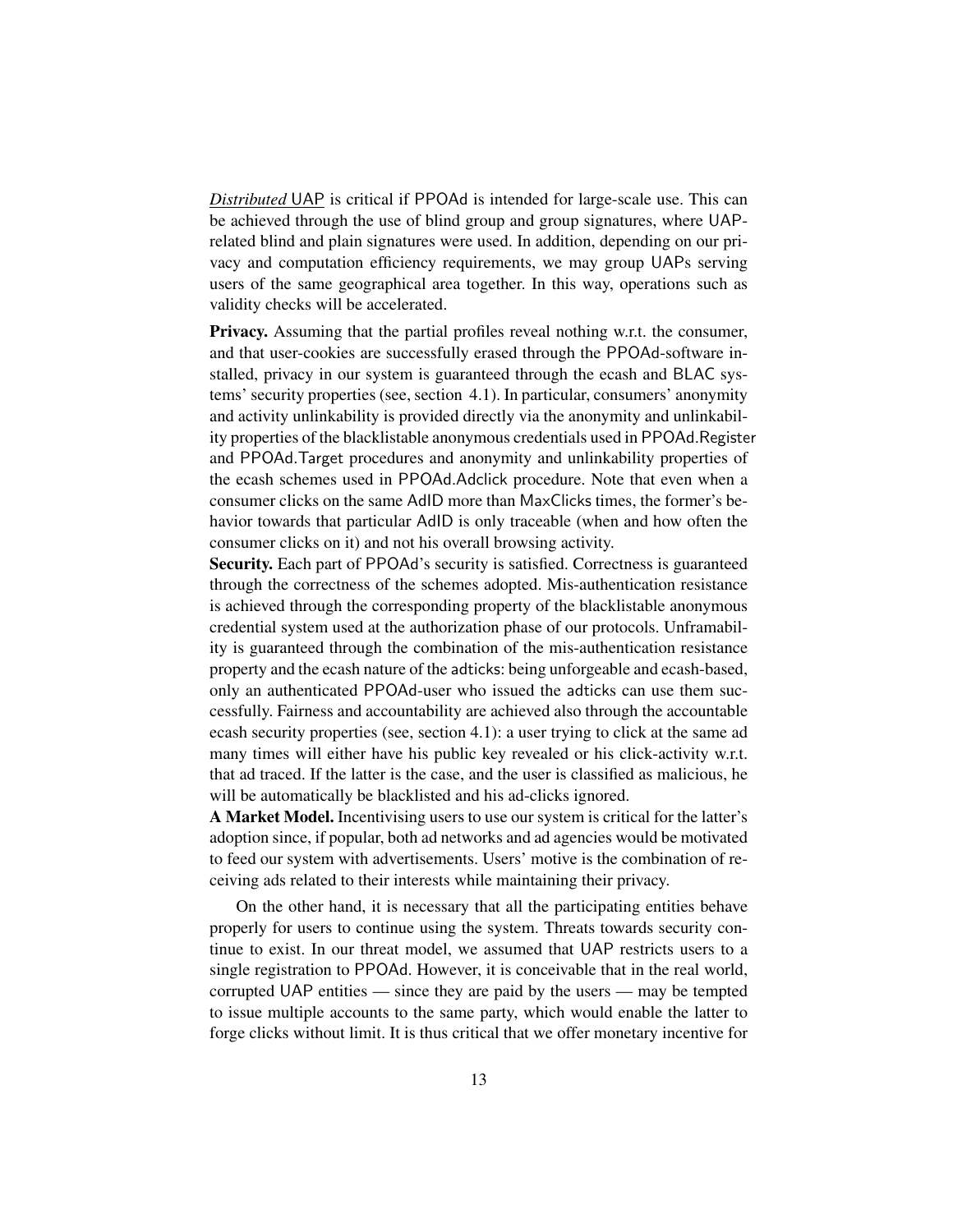the system entities to behave according to our threat model. In addition, since targeted advertising is already very profitable, we need to create incentives to direct it as we propose. In this section we elaborate on a market model towards for both cases.

In response to our threat model issue, we require that UAP entities are paid by both, the user — through his PPOAd-subscription — and by the ad networks who also benefit from click-fraud. Wanting to maintain their clientele, UAP will be forced to be "honest" in their functional operations towards both entities: users and ad networks.

As far as the PPOAd application is concerned, ad networks already have incentives to participate in our system: through the PPOAd click-fraud detection mechanism, ad networks' fraud detection ability — thus their credibility — will be enhanced. In addition, despite our privacy provisions, ad networks may still target ads even more effectively: the targeting procedure is now based on partial profiles provided by the user himself, while it is likely that their audience is extended with users who — strictly for privacy reasons — had so far removed ads from their browsers. Being offered better click-fraud detection rates, advertisers would also benefit from PPOAd.

### 6 Related Work

Fraudulent Click detection has been attempted in the past. In particular, Jakobsson, MacKenzie and Stern in [JMS99] introduce an ad system where advertisers (in their system are called merchants) utilize e-coupons to detect malicious actions. However, in their scheme they do not deal with privacy the same way we defined it.

Combining targeted ads and privacy has been attempted in the past. Juels in [J01] has suggested a target ad technique with the use of third parties, the nogotiants, which would update a bulletin board with users' ad-preferences. Although perfectly secure in terms of privacy, they do not deal with our second security concern. Claessens and Diaz in [CDFP03] in fact suggested a more lightweight privacy preserving target ad system, where users would be grouped in terms of profiles for them to be presented with ads. V. Toubiana et al. in  $[TNB<sup>+</sup>09]$  have transferred the targeting mechanism to a browser extension, in a private way towards ad networks and publishers. However, though there are some suggestions, they do not consider click fraud. To privately target ads, iPrivacy [SS01] ecommerce system, had their clients obtain anonymous email accounts — held by the company itself or the banks — bound to specific advertising profiles; in this way users only receive ads of their interests.